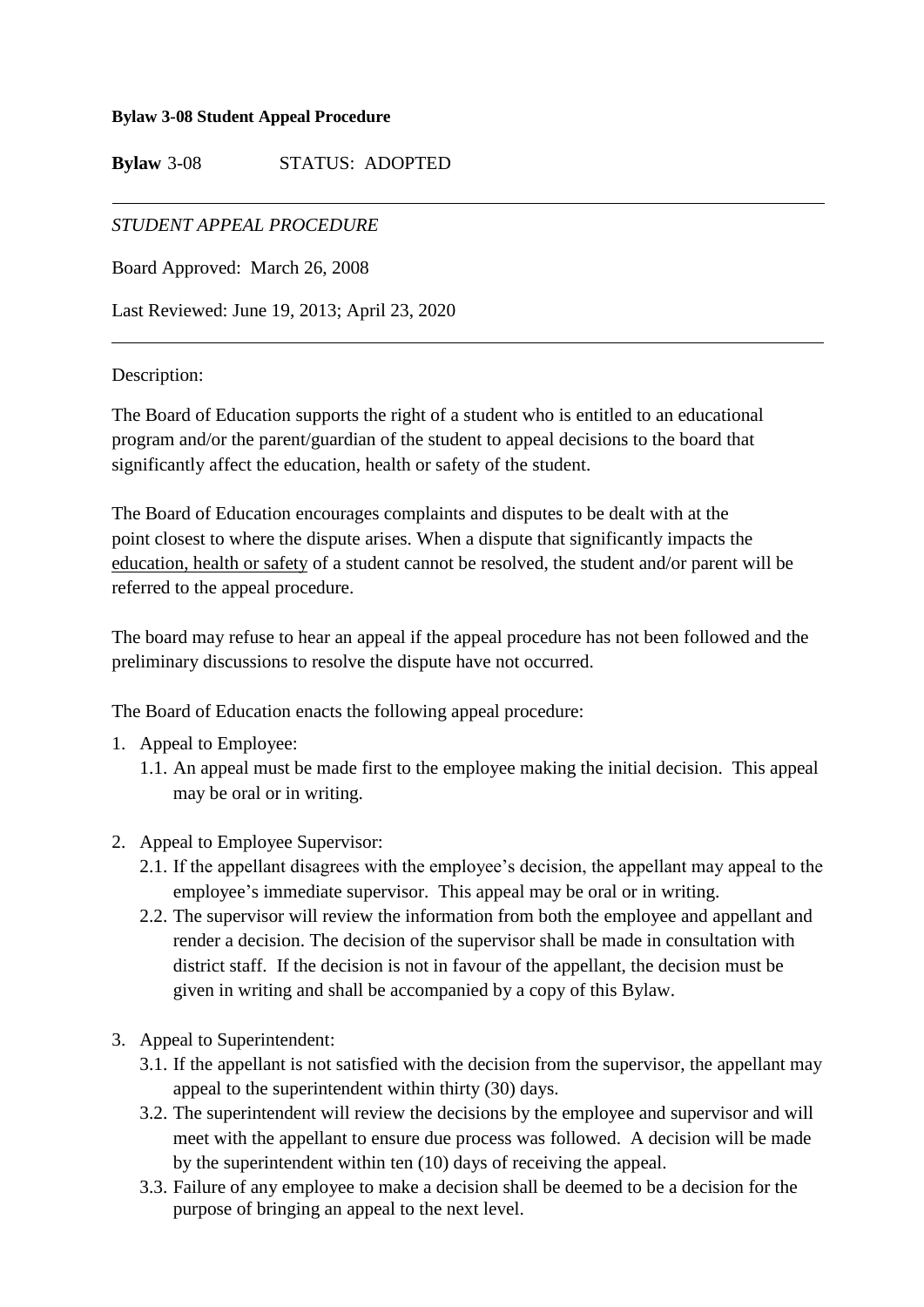- 4. Appeal to the Board of Education:
	- 4.1. An appeal to the board will only be considered by the board after the superintendent has rendered a decision which the appellant finds unacceptable.
	- 4.2. An appeal to the board will only be heard where the employee's decision significantly affects the education, health or safety of the student (hereafter referred to as "EHS"). Where an appeal does not affect the EHS of a student, the board has no jurisdiction to hear the appeal, and therefore no capacity to overturn the employee's decision.
	- 4.3. Every appeal to the board must begin by a written Notice of Appeal to the secretarytreasurer (attached as Appendix A). The Notice of Appeal must be received within 20 days after the decision by the superintendent. Once the appeal is received, the secretary-treasurer will inform the board within seven (7) days.
	- 4.4. The board will appoint a sub-committee of 3 trustees to be the Student Appeal Committee (hereafter referred to as the "SAC").
		- 4.4.1. A senior staff will work with the SAC to ensure the hearing is conducted in a fair manner and to facilitate a clear understanding of the views of the appellant and the employee.
		- 4.4.2. The SAC may refuse to hear an appeal when:
			- a) the Notice of Appeal is filed outside of the twenty (20) day limit for making an appeal, starting from the date the superintendent's decision affecting the student was made;
			- b) They deem the appellant and employee have not participated in required preliminary discussions;
			- c) the SAC determines that the employee's decision does not significantly affect the student's education, health or safety;
			- d) the board is informed by the appellant in writing that there has been a resolution to the dispute and the Notice of Appeal is withdrawn;
			- e) A decision made under the above circumstances is final. Decisions that do not meet SAC criteria may be appealed to the provincial Ombudsman.
		- 4.4.3. Decisions not applicable for appeal:
			- a) Which school a student attends;
			- b) A short-term suspension of fewer than five (5) days;
		- 4.4.4. If the SAC decides not to hear the appeal, the decision of the superintendent stands, and the appellant is advised within five (5) days of the decision with the reasons for the decision in writing.
		- 4.4.5. If the SAC decides to hear the appeal:
			- a) The SAC is charged with hearing the views of the appellant and the superintendent. Where additional information is required to understand the circumstance, the SAC may request informed persons to attend;
			- b) The SAC will conduct the hearing with the following guidelines:
				- i. the appeal meeting will be considered a "Special Meeting" and will not be open to the public;
				- ii. the agenda will deal exclusively with the Notice of Appeal;
				- iii. The SAC will set a time, date and place for the hearing and shall give notice to the student and/or parent/guardian bringing the appeal. The appellant will be advised they may bring an advocate of their choice to the hearing. If the appellant chooses to bring legal counsel, the SAC must be notified in advance, if no notice is given, the meeting may be delayed enabling the board's counsel to attend.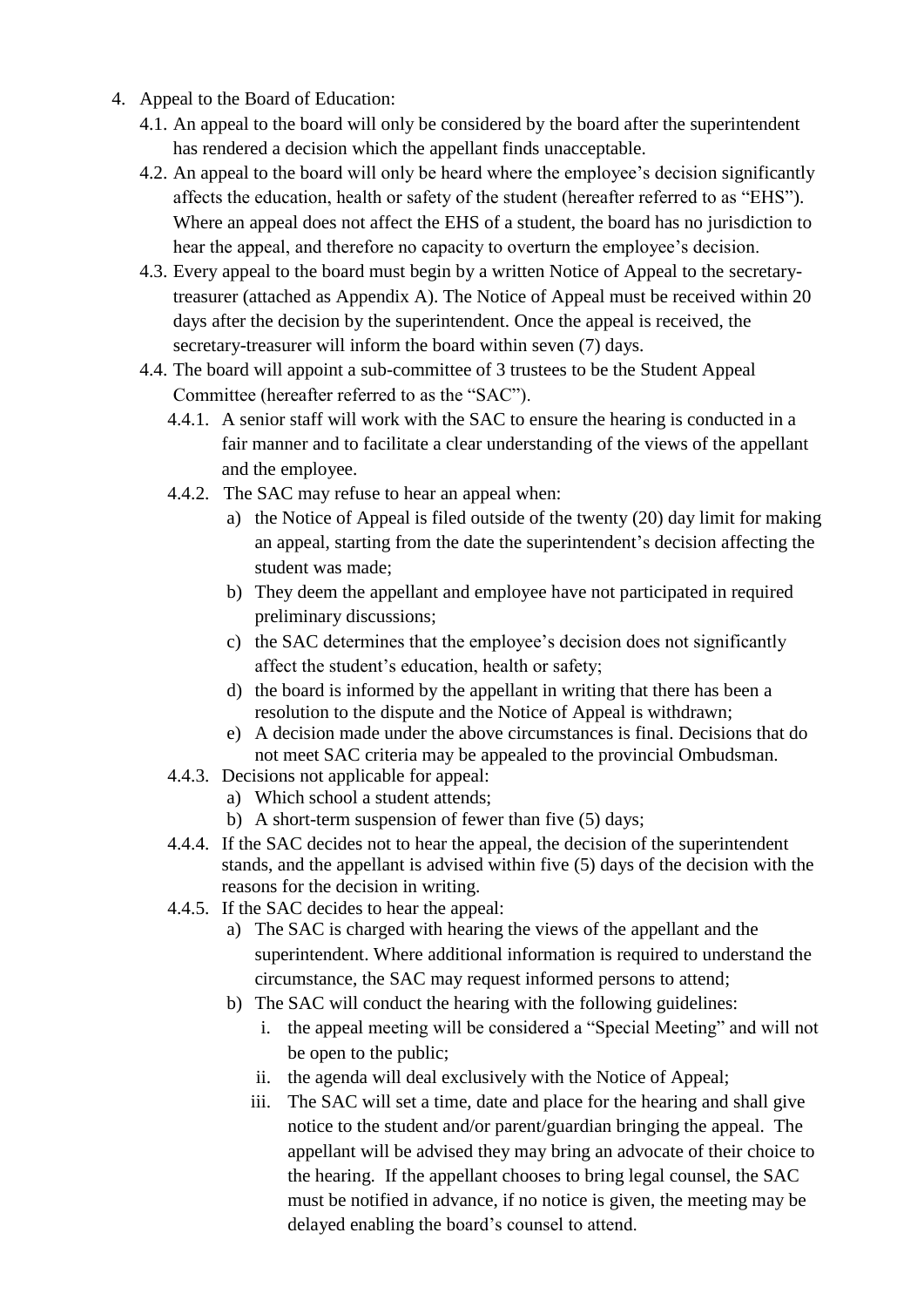- iv. The superintendent may invite the employee and/or immediate supervisor whom rendered the decision being appealed.
- v. The district office will offer to assign a senior administrator to assist the appellant to navigate the appeal process.
- vi. The superintendent will prepare a report to the SAC containing all relevant information at least forty-eight (48) hours prior to the hearing. A copy of the information will be provided to the appellant.
- vii. The appellant may provide further information beyond the Notice of Appeal by providing a written submission. Written submissions must be provided to the SAC at least forty-eight (48) hours prior to the hearing. A copy of the information will be provided to the superintendent.
- 4.5. The hearing will proceed as follows:
	- 4.5.1. The SAC Chair will chair the meeting;
	- 4.5.2. The appellant will present their information;
	- 4.5.3. The superintendent and staff will present their information;
	- 4.5.4. The appellant and superintendent will have an opportunity to address or clarify information provided by the other party;
	- 4.5.5. The floor will be opened for additional comments or discussions;
	- 4.5.6. At the conclusion of the hearing, the chair will advise the appellant that the board will reach a decision within forty-five (45) days from the date the appeal was filed to the board;
	- 4.5.7. The SAC will deliberate on the information and provide a recommendation to the board;
	- 4.5.8. In a closed meeting of the board, the chair of the SAC will bring forward a report of the hearing, together with the recommendation of the SAC regarding the appeal to the board;
	- 4.5.9. The board may ask questions of the SAC as needed and will vote on the recommendation.
	- 4.5.10. The decision of the board will be presented in writing to the appellant and the superintendent.
- 4.6. Where the decision of the board is not in favor of the appellant, he or she will be informed of the option to make their appeal to the Superintendent of Appeals (SoA) at the Ministry of Education:
	- 4.6.1. A senior officer will be offered to assist the appellant to work through the procedures necessary to bring forward their appeal to the SoA.
	- 4.6.2. Information on appeals to the SoA and the Notice of Appeal forms to the SoA are available online at:

[https://www2.gov.bc.ca/gov/content/education-training/k-12/support/student](https://www2.gov.bc.ca/gov/content/education-training/k-12/support/student-disputes-and-appeals)[disputes-and-appeals](https://www2.gov.bc.ca/gov/content/education-training/k-12/support/student-disputes-and-appeals)

- 4.6.3. A copy of the Board of Education decision must be attached to this appeal.
- 5. Title
	- 5.1. This bylaw may be cited as "School District No. 59 (Peace River South) Bylaw 3-08 Student Appeal Procedure"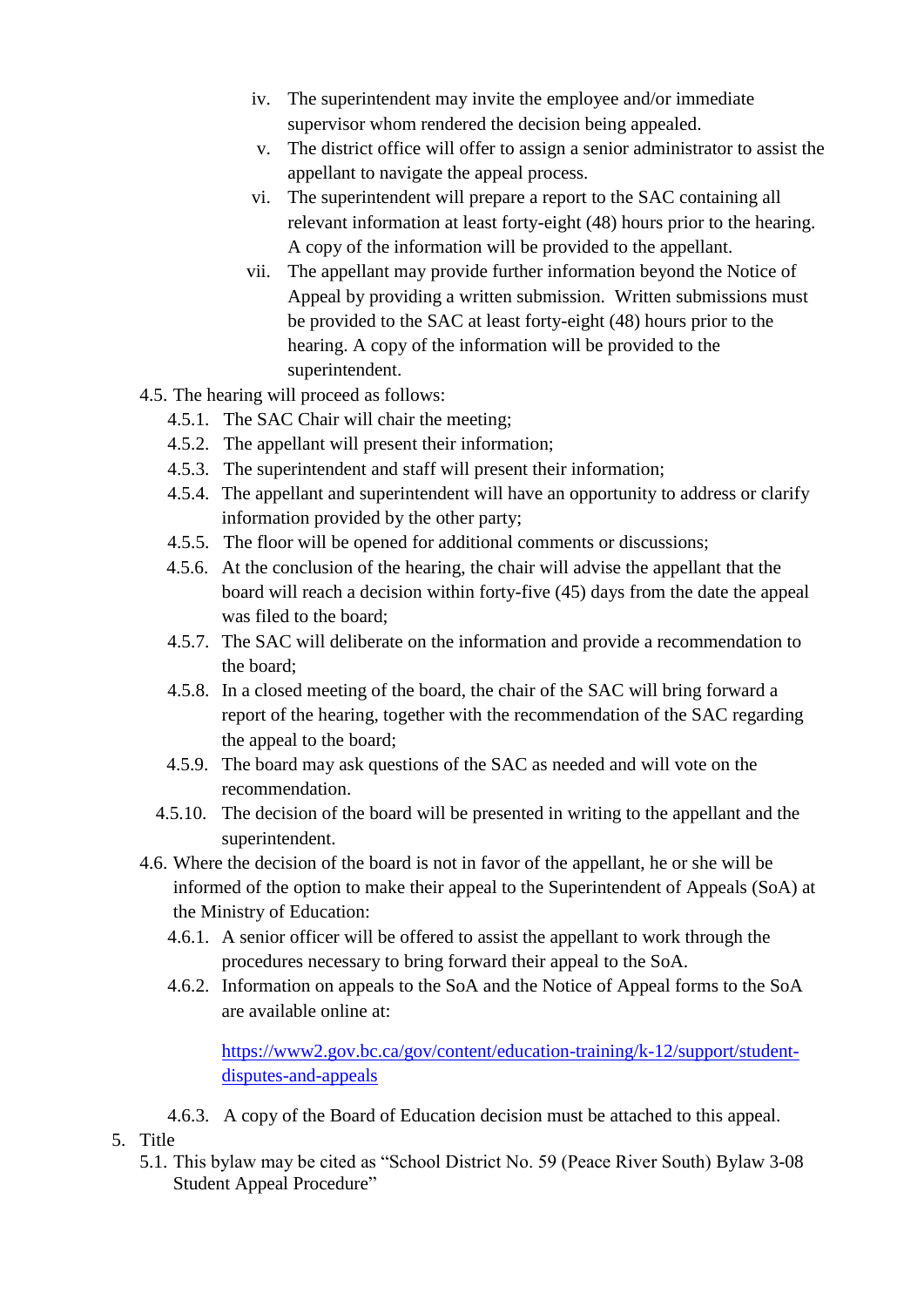Date of first reading: March 26, 2008 Date of second reading: March 26, 2008 Date of third reading: March 26, 2008 Date of adoption: March 26, 2008 Amended: June 19, 2013 Amended: April 23, 2020

**The corporate Seal of School District No. 59 (Peace River South):**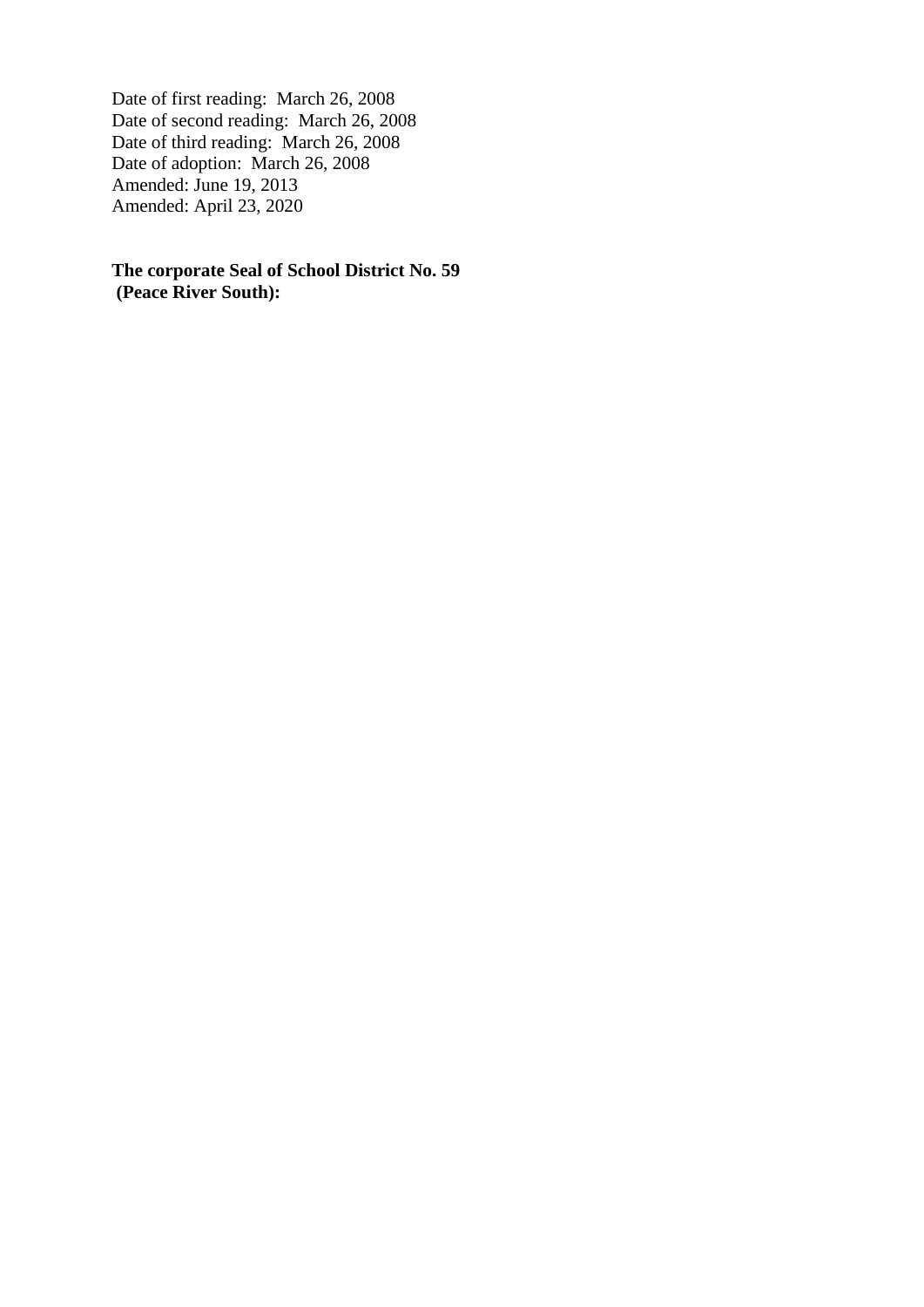

# SCHOOL DISTRICT NO. 59 (PEACE RIVER SOUTH) APPENDIX "A"

## NOTICE OF APPEAL

This form is to be used when filing an appeal as identified through the School District No. 59 Student Appeal Bylaw 3-08. An advocate will be assigned to assist you through this process.

This form must be submitted within 20 days of the decision being appealed. If you require assistance in completing this form, please contact the Secretary-Treasurer to have a senior officer assigned to assist you through this process.

| Appellant Information:                                                                 |  |              |
|----------------------------------------------------------------------------------------|--|--------------|
| Name of Appellant:                                                                     |  |              |
| Address of Appellant:                                                                  |  | Postal Code: |
| Phone Number:                                                                          |  |              |
| Email:                                                                                 |  |              |
| <b>Student Information:</b>                                                            |  |              |
| <b>Student Name:</b>                                                                   |  | Grade:       |
| School Name:                                                                           |  |              |
| Description of decision being appealed:                                                |  |              |
|                                                                                        |  |              |
|                                                                                        |  |              |
|                                                                                        |  |              |
|                                                                                        |  |              |
| What affect does the above decision have on the student's education, health or safety? |  |              |
|                                                                                        |  |              |
|                                                                                        |  |              |
|                                                                                        |  |              |
| Desired outcome you are seeking:                                                       |  |              |
|                                                                                        |  |              |
|                                                                                        |  |              |